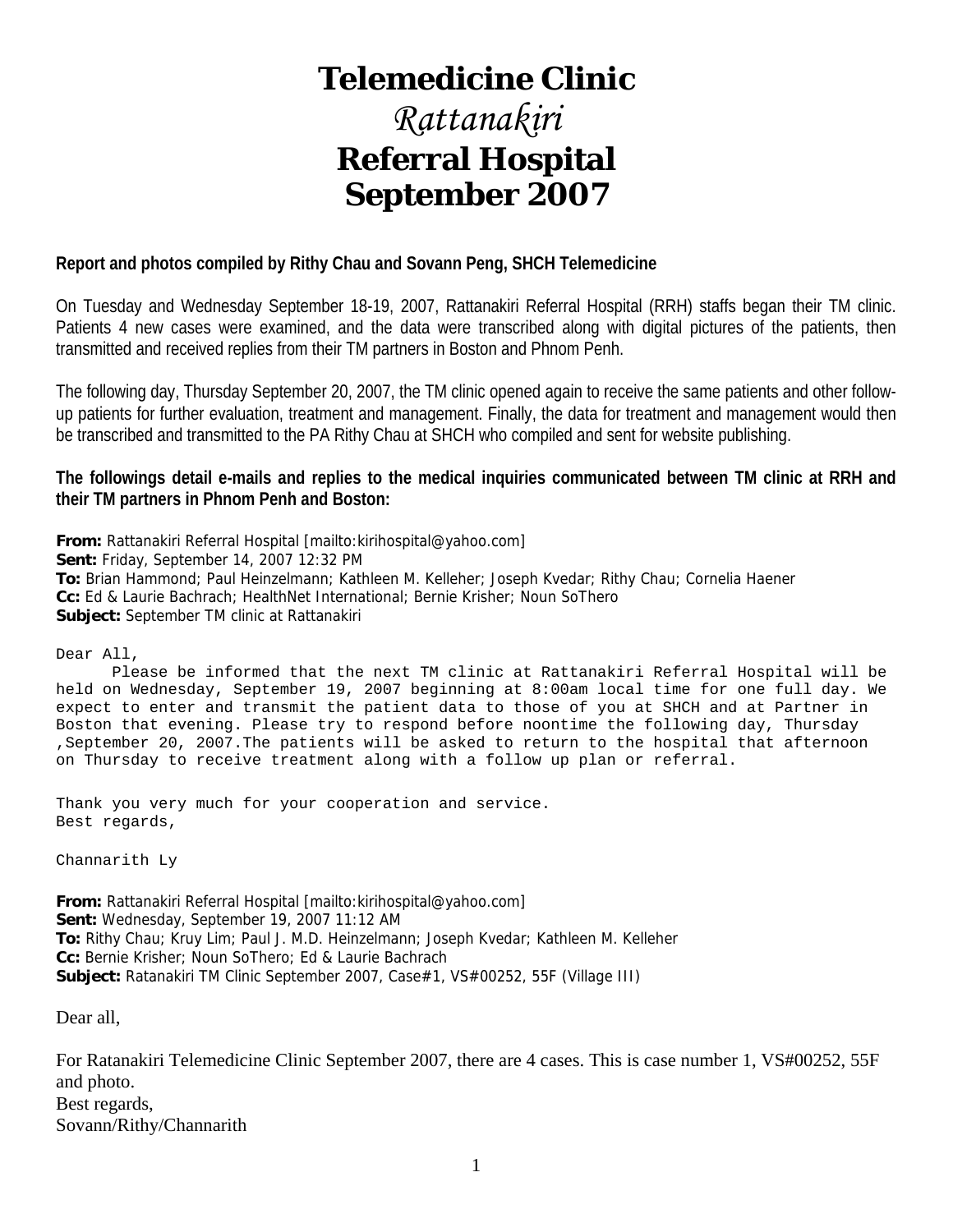

#### **Patient: VS#00252, 55F (Village III)**

**Chief Complaint:** HA and eye ball pain x 1y

**HPI:** 55F, cleaner, came to us complaining of HA and eye ball pain x 1y. She presented with the symptoms of HA, sharp sensation during daytime, the pain was better with the medicine (pain killer) she bought from pharmacy. Three months later, she also presented with the pain on the left eye ball with sharp sensation then right eye. She also presented with the symptoms of blurred vision and dizziness. She bought medicine from private clinic and taking it prn. She denied of vertigo, fever, cough, dyspnea, palpitation, chest pain, nausea, vomiting, hematuria, oliguria, dysuria, edema.

**PMH:** Dyspepsia x 1y with prn antacid

**Family Hx:** Unremarkable

**Social Hx:** No smoking; no alcohol drinking

**Medication:** Antacid prn

**Allergies:** NKDA

**ROS:** regular menstrual period, epigastric pain, burning sensation relieved with antacid, no nausea, no vomiting, no stool with blood or mucus

**PE:** 

| <b>Vital Signs:</b> | <b>BP: 120/70</b> | R: 20 | $T: 36.5^{\circ}$ C | <b>Wt: 44Kg</b> |
|---------------------|-------------------|-------|---------------------|-----------------|
|                     |                   |       |                     |                 |

**General:** Look stable

**HEENT:** normal fundi exam, visual acuity snellen eye chart bilaterally >20/400, PERRLA, EOMA; no oropharyngeal lesion, pink conjunctiva, no thyroid enlargement, no lymph node palpable, no JVD.

**Chest:** CTA bilaterally, no crackle, no ronchi, HRRR, no murmur

**Abdomen:** Soft, no tender, no distension, (+) BS, no HSM, no surgical scar

**Extremity/Skin:** No edema, no rash, no lesion

**MS/Neuro:** MS+5/5, motor and sensory intact, DTRs +2/4

**Lab/Studies done:** None

#### **Assessment:**

- 1. Severe myopia
- 2. Dyspepsia

#### **Plan:**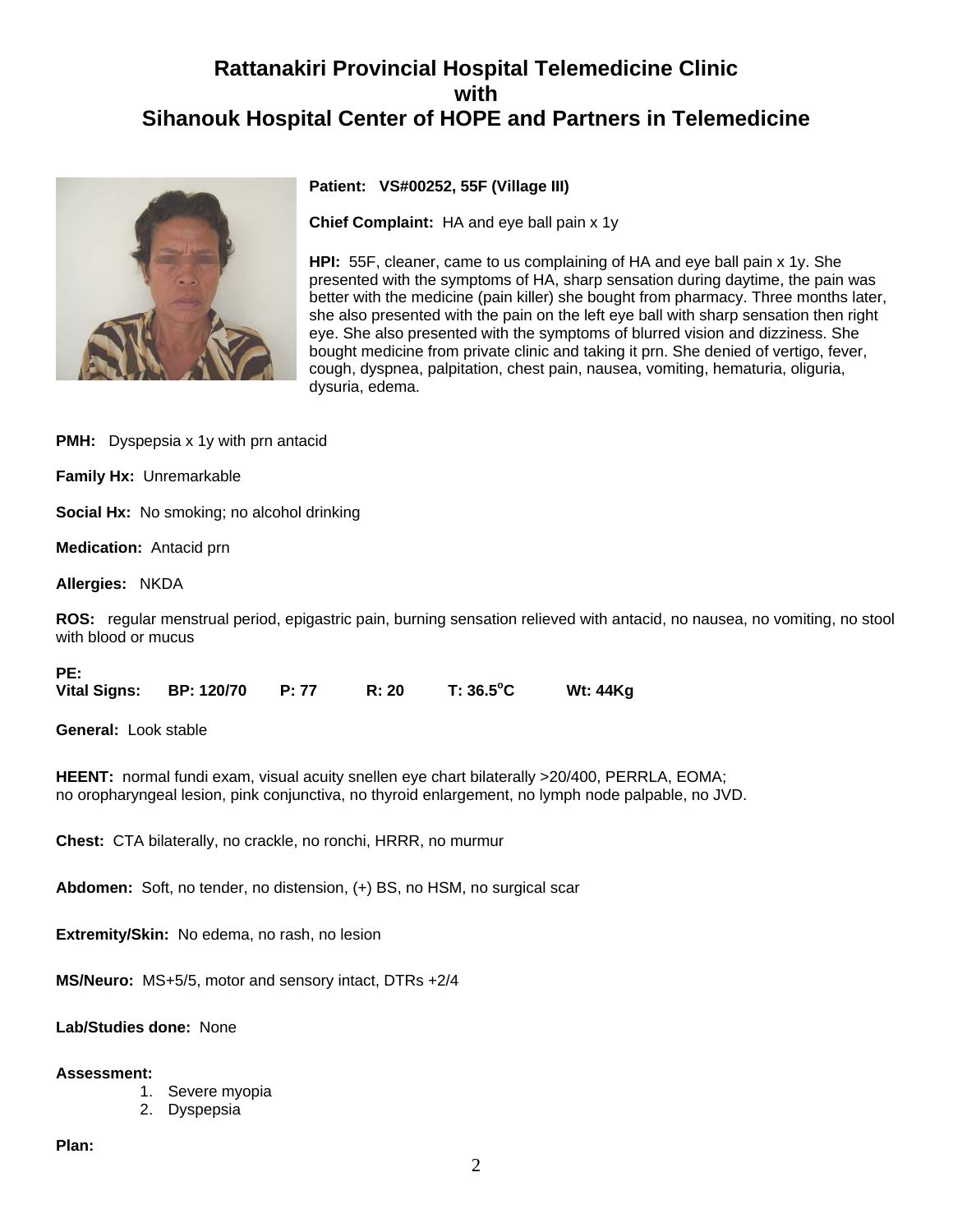- 1. Tell patient seek Ophthalmologist in Phnom Penh for eye glasses
- 2. Famotidine 20mg 1t po qhs for two months
- 3. Paracetamol 500mg 1t po qid prn HA
- 4. GERD prevention education
- 5. Eat low Na diet and do regular exercise

#### **Comments/Notes: Do you agree with my assessment and plan?**

#### **Examined by: Nurse Peng Sovann Date: September 18, 2007**

Please send all replies to [kirihospital@yahoo.com](mailto:kirihospital@yahoo.com) and cc: to [tmed\\_rithy@online.com.kh](mailto:tmed_rithy@bigpond.com.kh) . *The information transmitted in this e-mail is intended only for the person or entity to which it is addressed and may contain confidential and/or privileged material. Any review, retransmission, dissemination or other use of or taking of any action in reliance upon, this information by persons or entities other than the intended recipient is prohibited. If you received this e-mail in error, please contact the sender and delete material from any computer.*

#### **No answer replied**

**From:** Rattanakiri Referral Hospital [mailto:kirihospital@yahoo.com] **Sent:** Wednesday, September 19, 2007 11:17 AM **To:** Rithy Chau; Kruy Lim; Paul J. M.D. Heinzelmann; Joseph Kvedar; Kathleen M. Kelleher **Cc:** Bernie Krisher; Noun SoThero; Ed & Laurie Bachrach **Subject:** Ratanakiri TM Clinic September 2007, Case#2, NP#00253, 42M (Hat Pork Village)

Dear all,

This is case number 2, NP#00253, 42M and photo.

Best regards, Sovann/Rithy/Channarith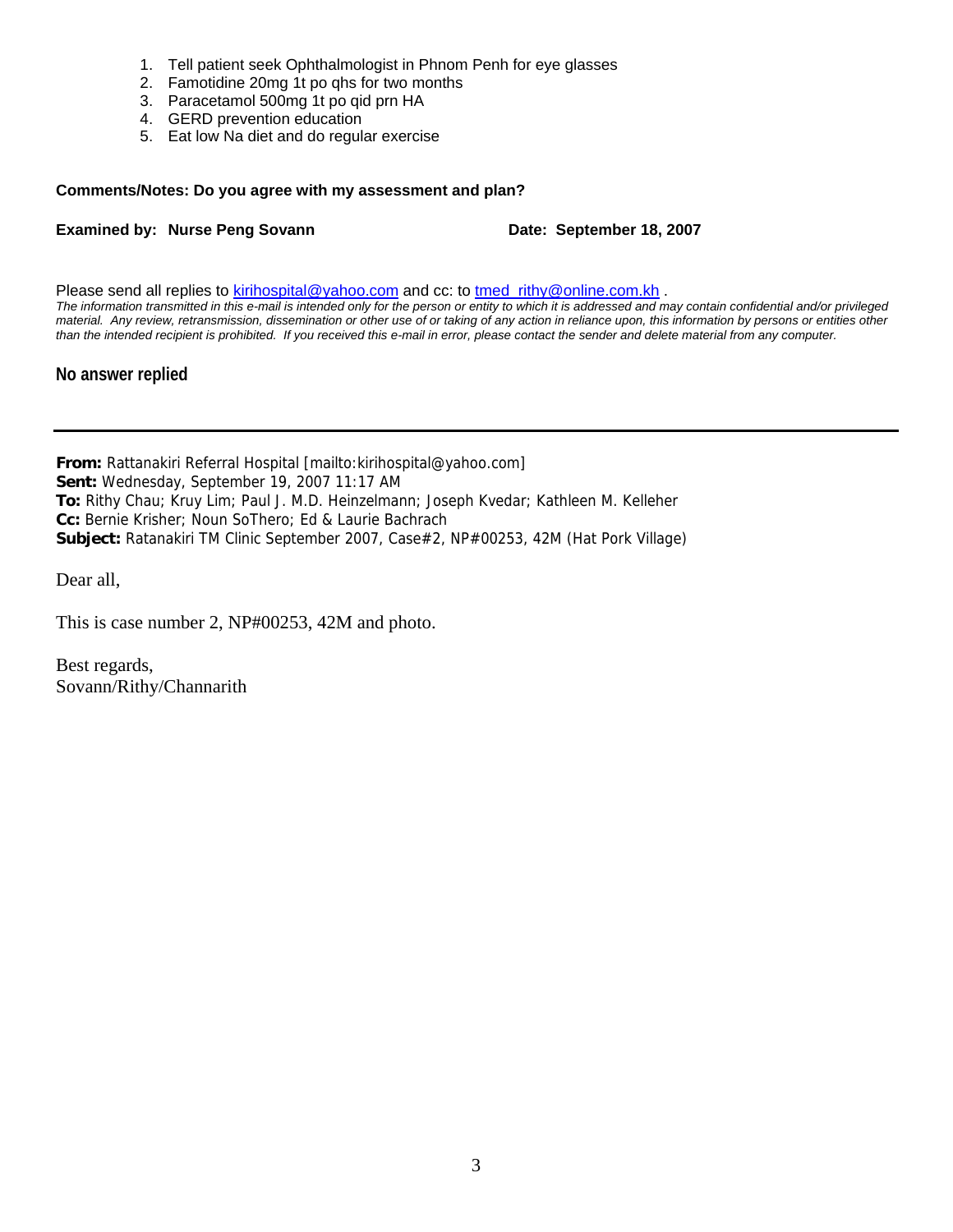

#### **Patient: NP#00253, 42M (Hat Pork Village)**

**Chief Complaint:** Epigastric pain x 6y

**HPI:** 42M, farmer, came to us complaining of epigastric pain x 6y. He presented with the symptoms of epigastric pain, burning sensation, burping with sour taste, the pain radiated to the scapular, and the back, he went to provincial hospital and told he has had gastritis and treated with antacid for a few days. He didn't feel better with the medicine so he seek traditional remedy for treatment. He denied of fever, cough, palpitation, dysphagia, hematemesis, stool with blood or mucus, hematuria, oliguria, dysuria.

**PMH:** Unremarkable

**Family Hx:** None

**Social Hx:** No smoking; drinking alcohol 1L/d over 20y, stopped 6y

**Medication:** Traditional medication

**Allergies:** NKDA

**ROS:** no vomiting, no fever, no chest pain, no palpitation, no stool with blood or mucus, no edema

| ۹ |  |
|---|--|
|   |  |

| Vital Signs: | BP: 150/90 (both arms) | P: 71 | R: 20 | T: 37°C | <b>Wt: 53Kg</b> |
|--------------|------------------------|-------|-------|---------|-----------------|
|              |                        |       |       |         |                 |

**General:** Look stable

**HEENT:** No oropharyngeal lesion, pink conjunctiva, no thyroid enlargement, no lymph node palpable, no JVD.

**Chest:** CTA bilaterally, no crackle, no ronchi, HRRR, no murmur

**Abdomen:** Soft, no tender, no distension, (+) BS, no HSM, completed healed burning scar

**Extremity/Skin:** No edema, no rash, no lesion

**MS/Neuro:** MS+5/5, motor and sensory intact, DTRs +2/4

**Lab/Studies done:** None

#### **Assessment:**

- 1. GERD
- 2. Elevated BP

**Plan:**

- 1. Famotidine 20mg 1t po qhs for two months
- 2. Metoclopramide 10mg 1t po qhs for 15d
- 3. GERD prevention education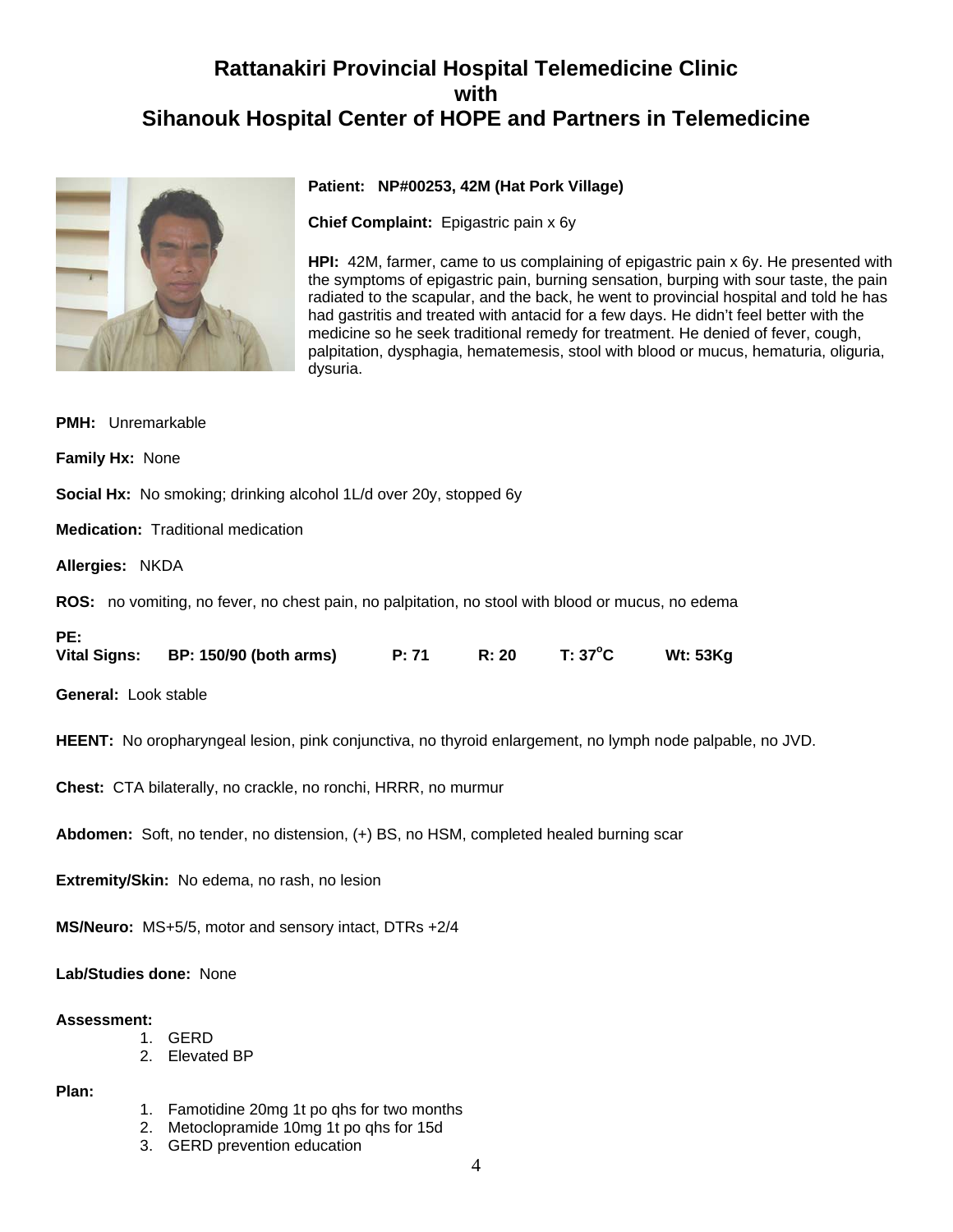- 4. Eat low Na diet and do regular exercise
- 5. Recheck BP in next follow up
- 6. Stop taking traditional remedy

#### **Comments/Notes: Do you agree with my assessment and plan?**

#### **Examined by: Nurse Peng Sovann Date: September 18, 2007**

Please send all replies to [kirihospital@yahoo.com](mailto:kirihospital@yahoo.com) and cc: to tmed rithy@online.com.kh . *The information transmitted in this e-mail is intended only for the person or entity to which it is addressed and may contain confidential and/or privileged material. Any review, retransmission, dissemination or other use of or taking of any action in reliance upon, this information by persons or entities other than the intended recipient is prohibited. If you received this e-mail in error, please contact the sender and delete material from any computer.*

#### **No answer replied**

**From:** Rattanakiri Referral Hospital [mailto:kirihospital@yahoo.com] **Sent:** Wednesday, September 19, 2007 11:30 AM **To:** Rithy Chau; Kruy Lim; Paul J. M.D. Heinzelmann; Joseph Kvedar; Kathleen M. Kelleher **Cc:** Bernie Krisher; Noun SoThero; Ed & Laurie Bachrach **Subject:** Ratanakiri TM Clinic September 2007, Case#3, KV#00255, 43F (Kalann Thom Village)

Dear all,

This is case number 3, KV#00255, 43F and photo

Best regards, Sovann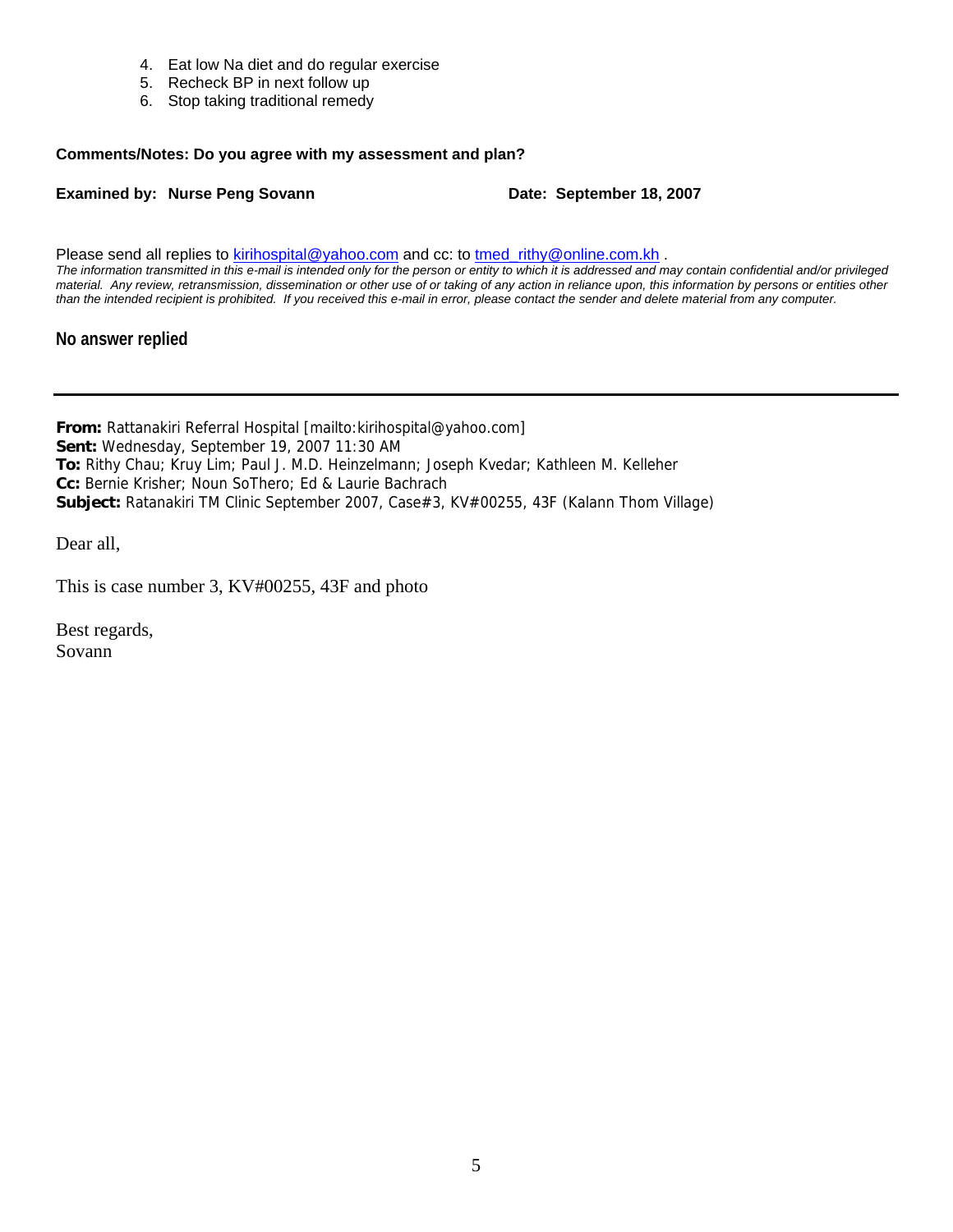

#### **Patient: KV#00255, 43F (Kalann Thom Village)**

**Chief Complaint:** Epigastric pain x 2y

**HPI:** 43F came to us complaining of epigastric pain x 2y. She presented with the symptoms of epigastric pain, burning sensation, bloating, nausea, the pain radiated to the back and scapular, relieved with food and antacid. She didn't seek medical care just bought antacid from private pharmacy and take it when her epigastric pain developed. She denied of fever, dysphagia, vomiting, stool with blood/mucus, diarrhea, constipation, hematuria, dysuria, oliguria, edema.

| <b>PMH:</b> Unremarkable                                                                                  |                                                      |       |       |                    |                 |  |  |
|-----------------------------------------------------------------------------------------------------------|------------------------------------------------------|-------|-------|--------------------|-----------------|--|--|
|                                                                                                           | Family Hx: Unremarkable                              |       |       |                    |                 |  |  |
|                                                                                                           | <b>Social Hx:</b> No smoking; drinking beer casually |       |       |                    |                 |  |  |
| <b>Medication:</b> Antacid prn                                                                            |                                                      |       |       |                    |                 |  |  |
| Allergies: NKDA                                                                                           |                                                      |       |       |                    |                 |  |  |
| ROS: None                                                                                                 |                                                      |       |       |                    |                 |  |  |
| PE:<br><b>Vital Signs:</b>                                                                                | BP: 100/54                                           | P: 76 | R: 20 | $T: 36.5^{\circ}C$ | <b>Wt: 51Kg</b> |  |  |
| <b>General: Look stable</b>                                                                               |                                                      |       |       |                    |                 |  |  |
| HEENT: No oropharyngeal lesion, pink conjunctiva, no thyroid enlargement, no lymph node palpable, no JVD. |                                                      |       |       |                    |                 |  |  |
|                                                                                                           |                                                      |       |       |                    |                 |  |  |

**Chest:** CTA bilaterally, no crackle, no ronchi, HRRR, no murmur

**Abdomen:** Soft, no tender, no distension, (+) BS, no HSM, no surgical scar

**Extremity/Skin:** No edema, no rash, no lesion

**MS/Neuro:** MS+5/5, motor and sensory intact, DTRs +2/4

**Lab/Studies done:** None

#### **Assessment:**

- 1. Dyspepsia
- 2. Parasititis

**Plan:**

- 1. Famotidine 20mg 1t po qhs for one month
- 2. Mebendazole 100mg 5t po qhs once
- 3. Tell patient don't eat spicy, greasy food and eating food at regular time
- 4. Eat low Na diet and do regular exercise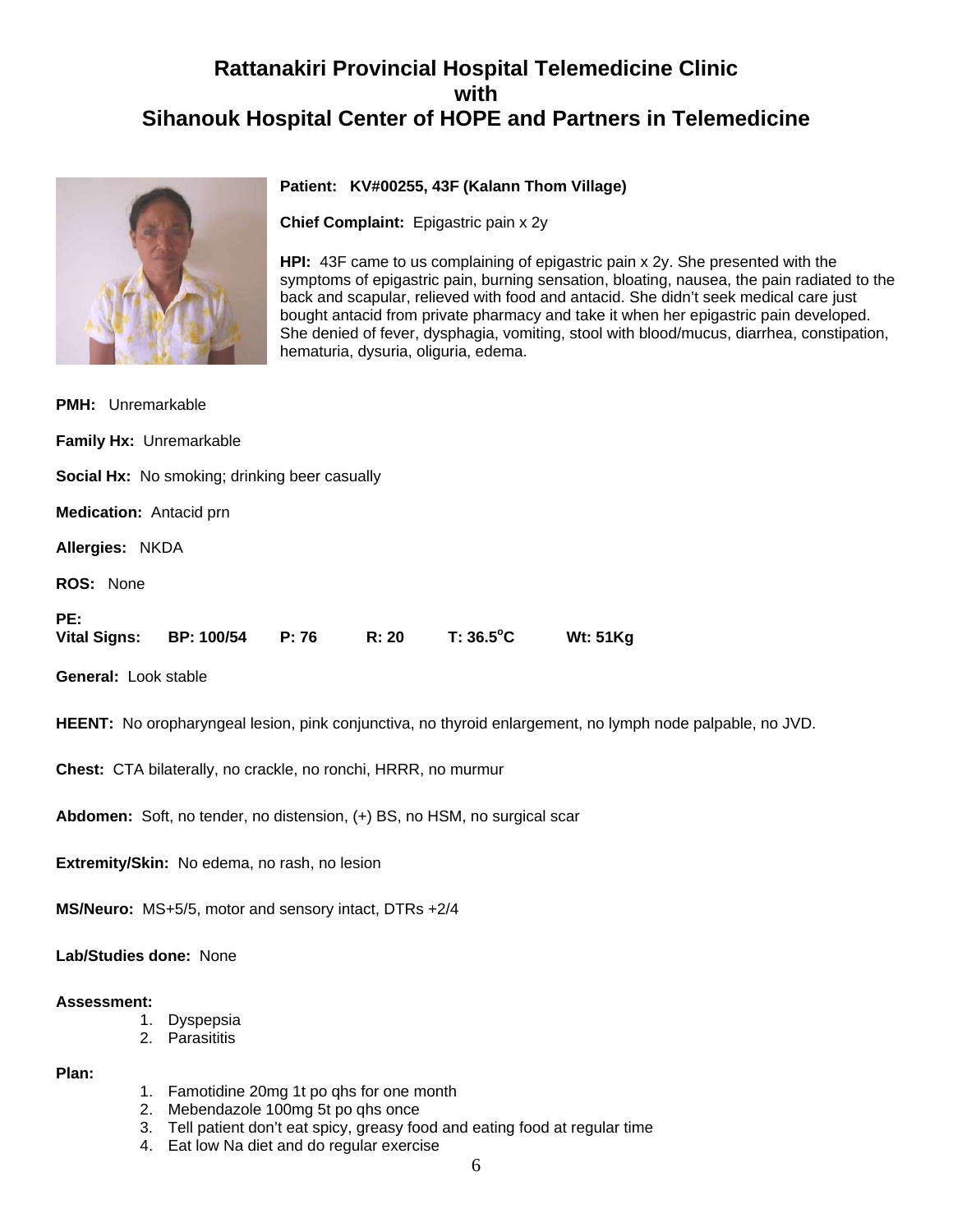#### **Comments/Notes: Do you agree with my assessment and plan?**

**Examined by: Nurse Peng Sovann Date: September 18, 2007** 

Please send all replies to [kirihospital@yahoo.com](mailto:kirihospital@yahoo.com) and cc: to tmed rithy@online.com.kh . *The information transmitted in this e-mail is intended only for the person or entity to which it is addressed and may contain confidential and/or privileged material. Any review, retransmission, dissemination or other use of or taking of any action in reliance upon, this information by persons or entities other than the intended recipient is prohibited. If you received this e-mail in error, please contact the sender and delete material from any computer.*

#### **No answer replied**

**From:** Rattanakiri Referral Hospital [mailto:kirihospital@yahoo.com] **Sent:** Wednesday, September 19, 2007 11:39 AM **To:** Rithy Chau; Kruy Lim; Paul J. M.D. Heinzelmann; Joseph Kvedar; Kathleen M. Kelleher **Cc:** Bernie Krisher; Noun SoThero; Ed & Laurie Bachrach **Subject:** Ratanakiri TM Clinic September 2007, Case#4, KY#00254, 46F

Dear all,

This is last case for Ratanakiri TM September 2007 number 4, KY#00254, 46F and photos.

Thank you very much for your cooperation and support in this project.

Best regards, Sovann/Rithy/Channarith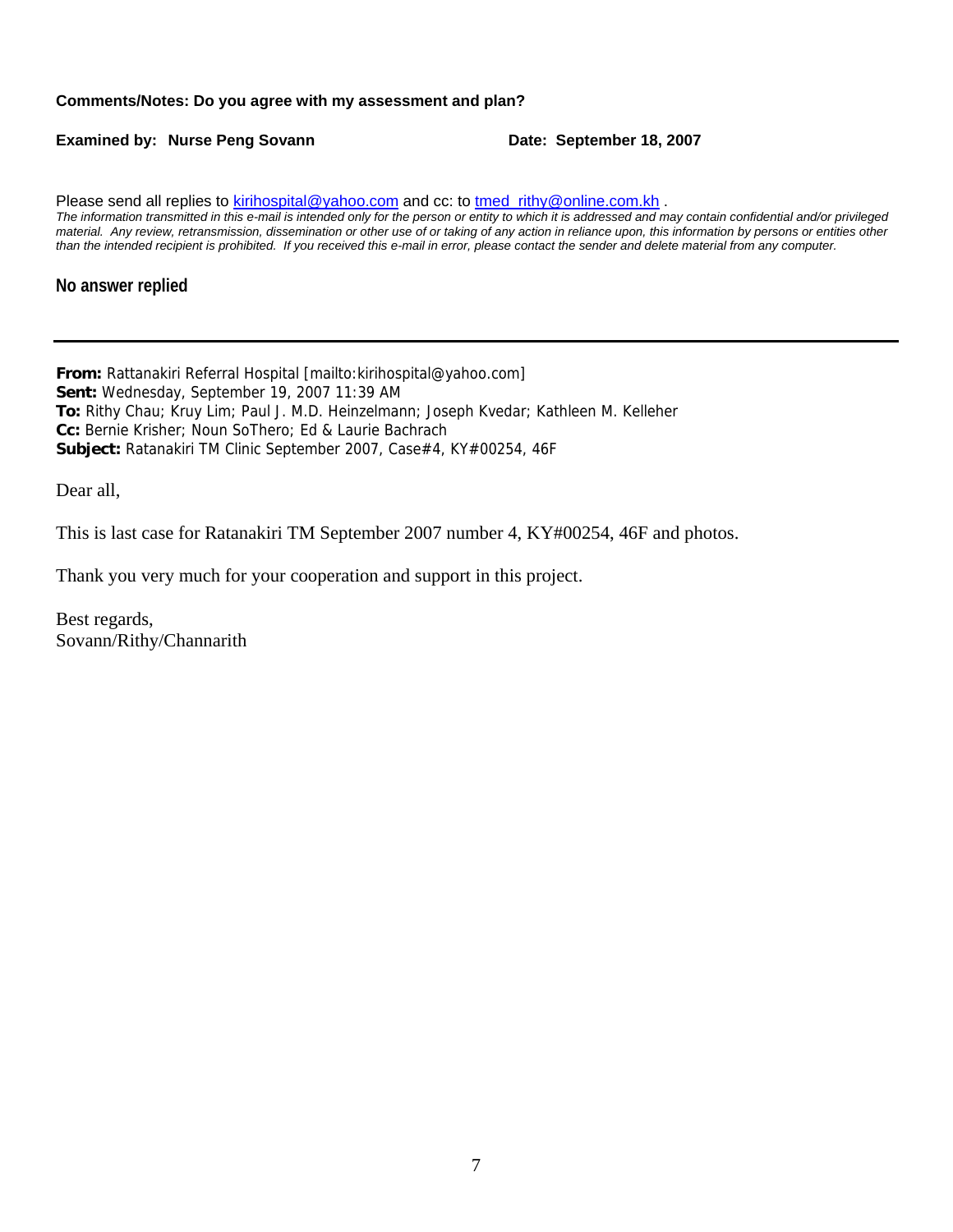

#### **Patient: KY#00254, 46F (Village III)**

**Chief Complaint:** Neck mass x 3y

**HPI:** 46F came to us complaining of neck mass for 3y. She presented with the symptoms of dyspnea, palpitation, insomnia and heat intolerance, she went to hospital in Viet Nam and she was told that she has thyroid problem and treated her with some medicine for 3 month, she got better with medicine for 2 years but she didn't come back for follow up.

In May 2007, she presented with the same symptoms and went to private clinic in Phnom Penh, lab test and ultrasound done and told she had thyroid problem and

unable to do anything with it. So she went to hospital in Viet Nam again and told she had the same problem and treated with L-thyroxin. Because she was out of medicine the symptoms developed again and come to us for help. She denied of fever, sore throat, dyspnea, chest pain, nausea, vomiting, stool with blood or mucus, diarrhea, constipation.

**PMH:** Unremarkable

**Family Hx:** Unremarkable

**Social Hx:** No smoking; drinking beer casually

**Medication:** L-thyroxin 100mcg 1t qd, stop for 2 months

**Allergies:** NKDA

**ROS:** regular menstrual period, (+) HA, (+) palpitation, (-) tremor, no constipation, no diarrhea

**PE: Vital Signs: BP: 100/56 P: 70 R: 20 T: 36.5o Wt: 61Kg**

**General:** Look stable

**HEENT:** No oropharyngeal lesion, pink conjunctiva, palpable thyroid enlargement is not noticed, no bruit, no lymph node palpable, no JVD.

**Chest:** CTA bilaterally, no crackle, no ronchi, HRRR, no murmur

**Abdomen:** Soft, no tender, no distension, (+) BS, no HSM, no surgical scar

**Extremity/Skin:** No edema, no rash, no lesion

**MS/Neuro:** MS+5/5, motor and sensory intact, DTRs +2/4

**Lab/Studies done:** On May 28, 2007

Ultrasound Conclusion: 1. Diffuse Goiter



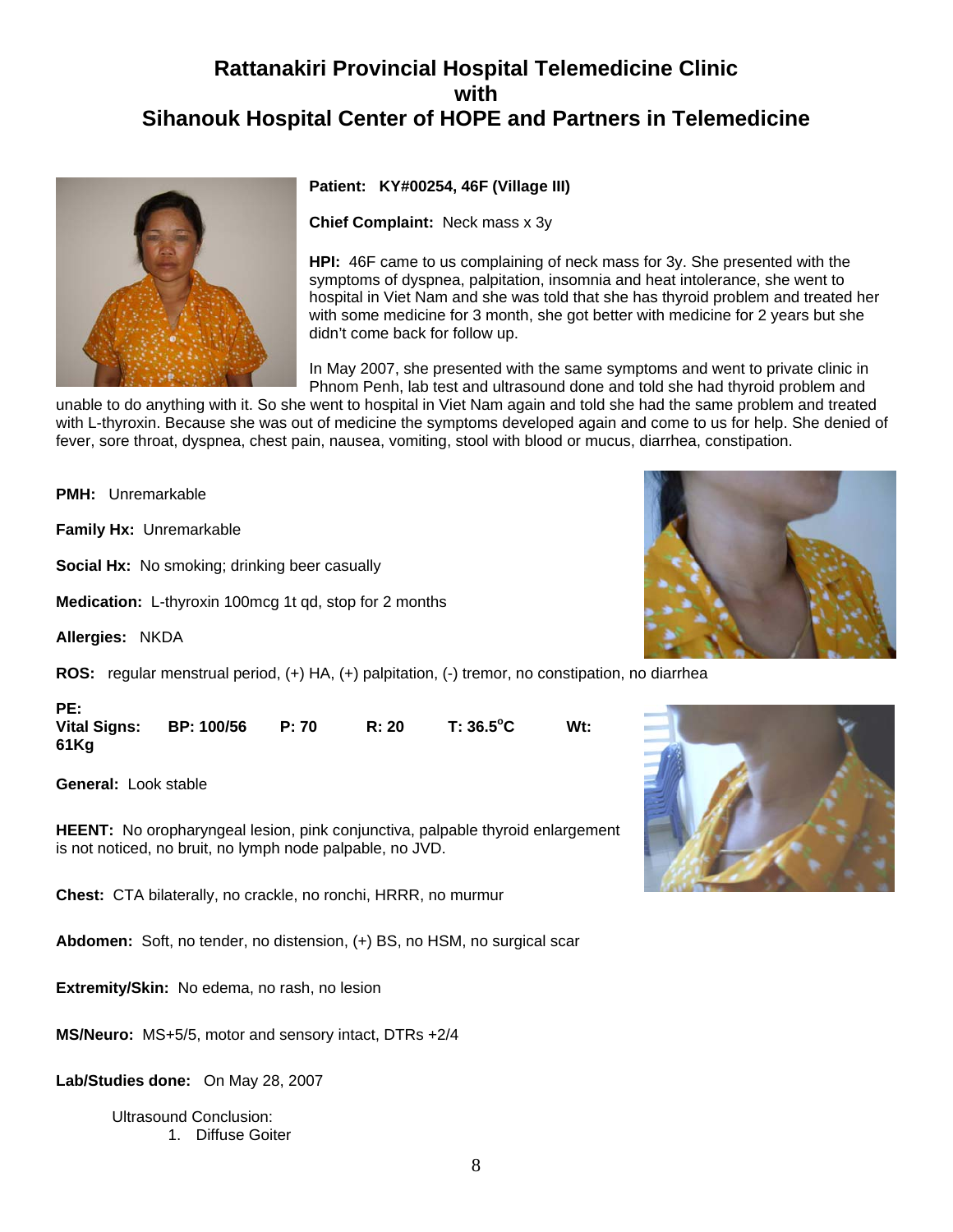2. Intrahepatic biliary tract lithiasis

|    | $TSH = 2.20$     | $[0.3 - 6.2]$  |
|----|------------------|----------------|
|    | Free $T4 = 8.69$ | $[4.4 - 11.6]$ |
| T3 | $= 0.71$         | $[0.7 - 2]$    |

#### **Assessment:**

| 1. |  | Diffuse goiter by ultrasound |
|----|--|------------------------------|
|    |  |                              |

#### **Plan:**

1. Stop thyroid medicine then recheck TSH in November

#### **Comments/Notes: Do you agree with my assessment and plan?**

**Examined by: Nurse Peng Sovann Date: September 18, 2007**

#### Please send all replies to **[kirihospital@yahoo.com](mailto:kirihospital@yahoo.com)** and cc: to [tmed\\_rithy@online.com.kh](mailto:tmed_rithy@bigpond.com.kh) .

*The information transmitted in this e-mail is intended only for the person or entity to which it is addressed and may contain confidential and/or privileged material. Any review, retransmission, dissemination or other use of or taking of any action in reliance upon, this information by persons or entities other than the intended recipient is prohibited. If you received this e-mail in error, please contact the sender and delete material from any computer.*

#### **No answer replied**

**From:** Rattanakiri Referral Hospital [mailto:kirihospital@yahoo.com] **Sent:** Wednesday, September 19, 2007 11:50 AM **To:** Rithy Chau; Kruy Lim; Cornelia Haener **Subject:** Ratanakiri TM Clinic Septembe 2007 follow up case

Dear Dr Kruy and Dr conelia,

For this patient, should we continue antibiotic for other 15d and increase Glibenclamide 5mg 1t bid.

FBS=260mg/dl (on Sep 23, 2007)

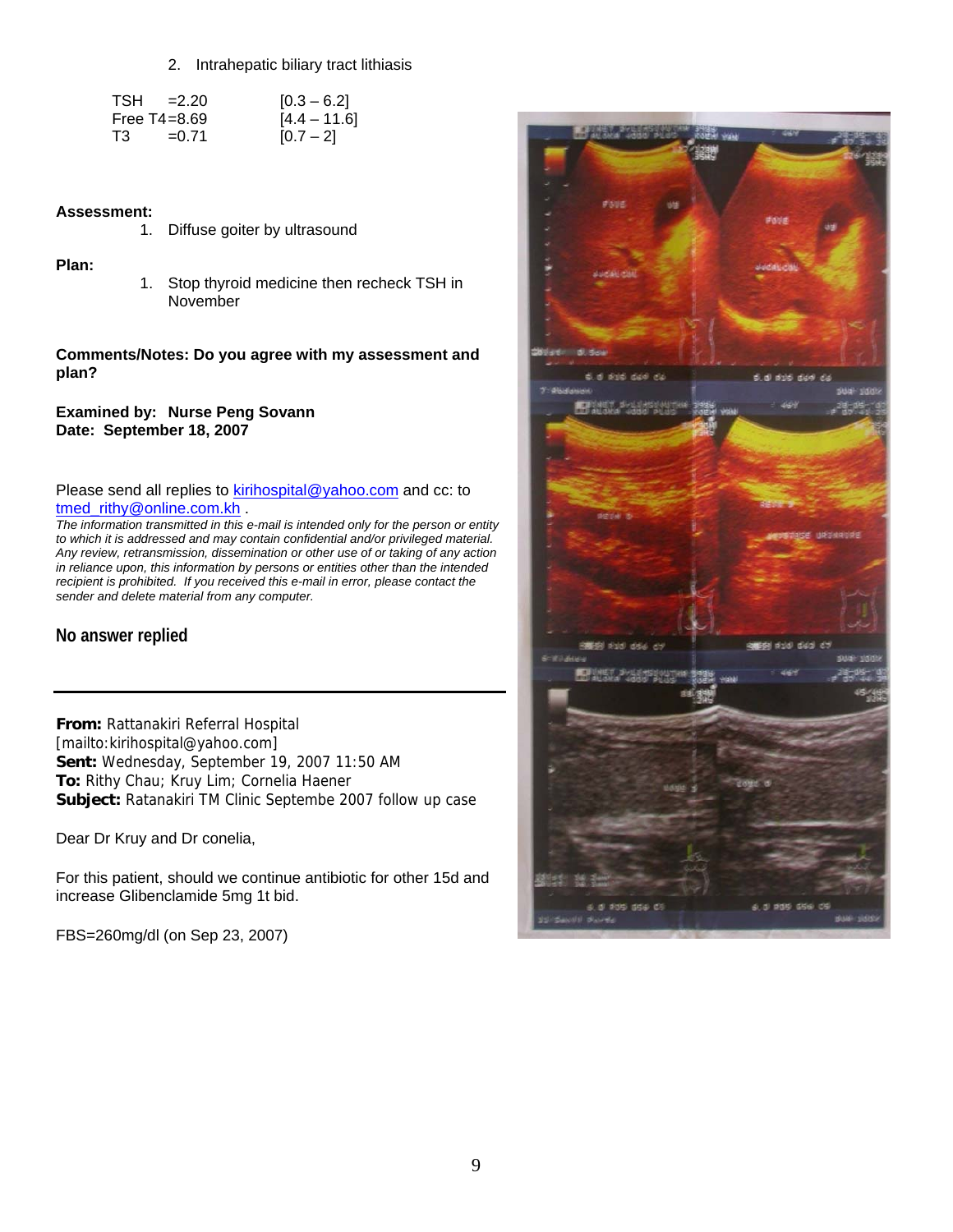Please see the last month treatment plan (below) and attached picture of leg wound.



## **SE#00247, 68M (O plong Village)**

**Diagnosis:**

- 1. DMII
- 2. HTN
- 3. Chronic wound on left lower leg

**Treatment:**

- 1. Glibenclamide 1t po dd for one month
- 2. Captopril 25mg 1/4t po bid for one month<br>3. ASA 300mg 1/4t po gd for one month
- 3. ASA 300mg 1/4t po qd for one month
- 4. Cephalexin 250mg 2t po tib for one month
- 5. Cotrimoxazole 960mg 1t po bid for one month



#### **Lab result on August 23, 2007**

| Na             | $=138$   | $[135 - 145]$ |
|----------------|----------|---------------|
| K.             | $=3.5$   | $[3.5 - 5.0]$ |
| CI.            | $=102$   | $[95 - 110]$  |
| <b>BUN</b>     | $=1.9$   | $[0.8 - 3.9]$ |
| Creat          | $= 87$   | $[53 - 97]$   |
| Gluc           | $= 24.5$ | $[4.2 - 6.4]$ |
| $HbA1C = 10.3$ |          | [4 - 6]       |

Best regards, Sovann<sup>1</sup>

**From:** cornelia\_haener [mailto:cornelia\_haener@online.com.kh] **Sent:** Wednesday, September 19, 2007 2:38 PM **To:** 'Rattanakiri Referral Hospital'; 'Rithy Chau'; 'Kruy Lim'

**Subject:** RE: Ratanakiri TM Clinic Septembe 2007 follow up case

Dear Rithy,

Best would be to put this patient in a cast with window, if there is cast material available. Clean with NSS and dressing with sugar pack every day and continue the antibiotics. Kind regards

Cornelia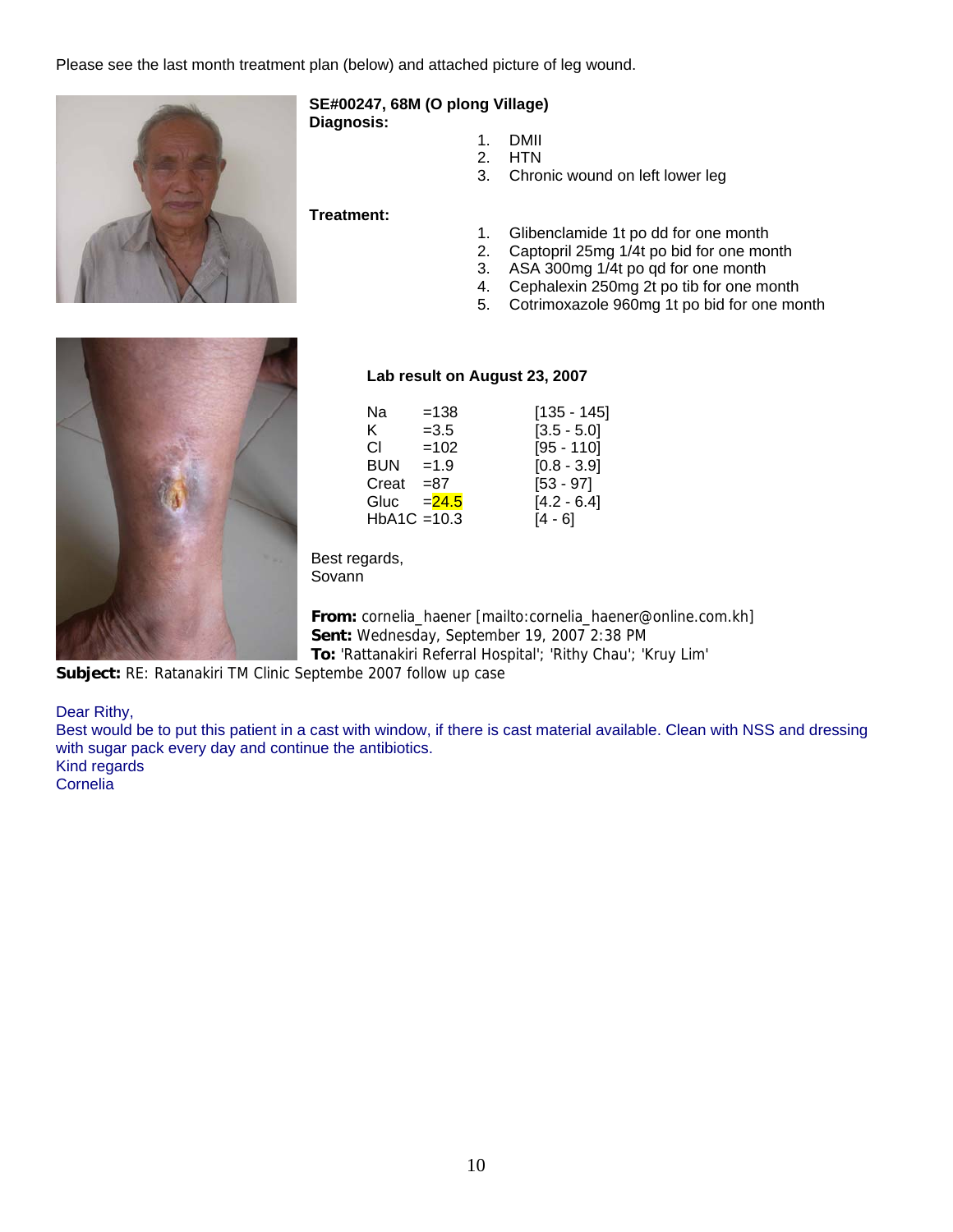# **Thursday, September 20, 2007**

# **Follow-up Report for Rattanakiri TM Clinic**

There were 4 new patients seen during this month TM clinic at Rattanakiri Referral Hospital (RRH). The data of 4 cases was transmitted and received replies from both Phnom Penh and Boston, other 22 patient came for follow up and refill medication, and 17 kits seen by PA RIthy for minor problem. Per advice sent by Partners in Boston and Phnom Penh Sihanouk Hospital Center of HOPE as well as advices from PA Rithy on site, the following patients were managed and treated per local staff:

[Please note that in general the practice of dispensing medications at RRH for all patients is usually limited to a maximum of 7 days treatment with expectation of patients to return for another week of supplies if needed be. This practice allows clinicians to monitor patient compliance to taking medications and to follow up on drug side effects, changing of medications, new arising symptoms especially in patients who live away from the town of Banlung and/or illiterate. Nearly all medications and some lab tests not available/done at RRH are provided by SHCH to TM patients at no cost]

## **Treatment Plan for Ratanakiri TM Clinic September 2007**

#### **1. VS#00252, 55F (Village III)**

**Diagnosis:**

- 1. Severe myopia
- 2. Dyspepsia
- 3. Parasititis

#### **Treatment:**

- 1. Tell patient seek Ophthalmologist in Phnom Penh for eye glasses
- 2. Cimetidine 400mg 1t po qhs for two months (buy)
- 3. Mebendazole 500mg 1t po qhs once (buy)
- 4. Paracetamol 500mg 1t po qid prn HA (#30)
- 5. GERD prevention education
- 6. Eat low Na diet and do regular exercise

#### **2. NP#00253, 42M (Hat Pork Village)**

**Diagnosis:**

- 1. GERD
- 2. Elevated BP

#### **Treatment:**

- 1. Omeprazole 20mg 1t po qhs for two months (buy)
- 2. Metoclopramide 10mg 1t po qhs for one month (buy)
- 3. GERD prevention education
- 4. Low Na diet and do regular exercise
- 5. Recheck BP in next follow up
- 6. Stop taking traditional remedy

#### **3. KY#00254, 46F (Village III)**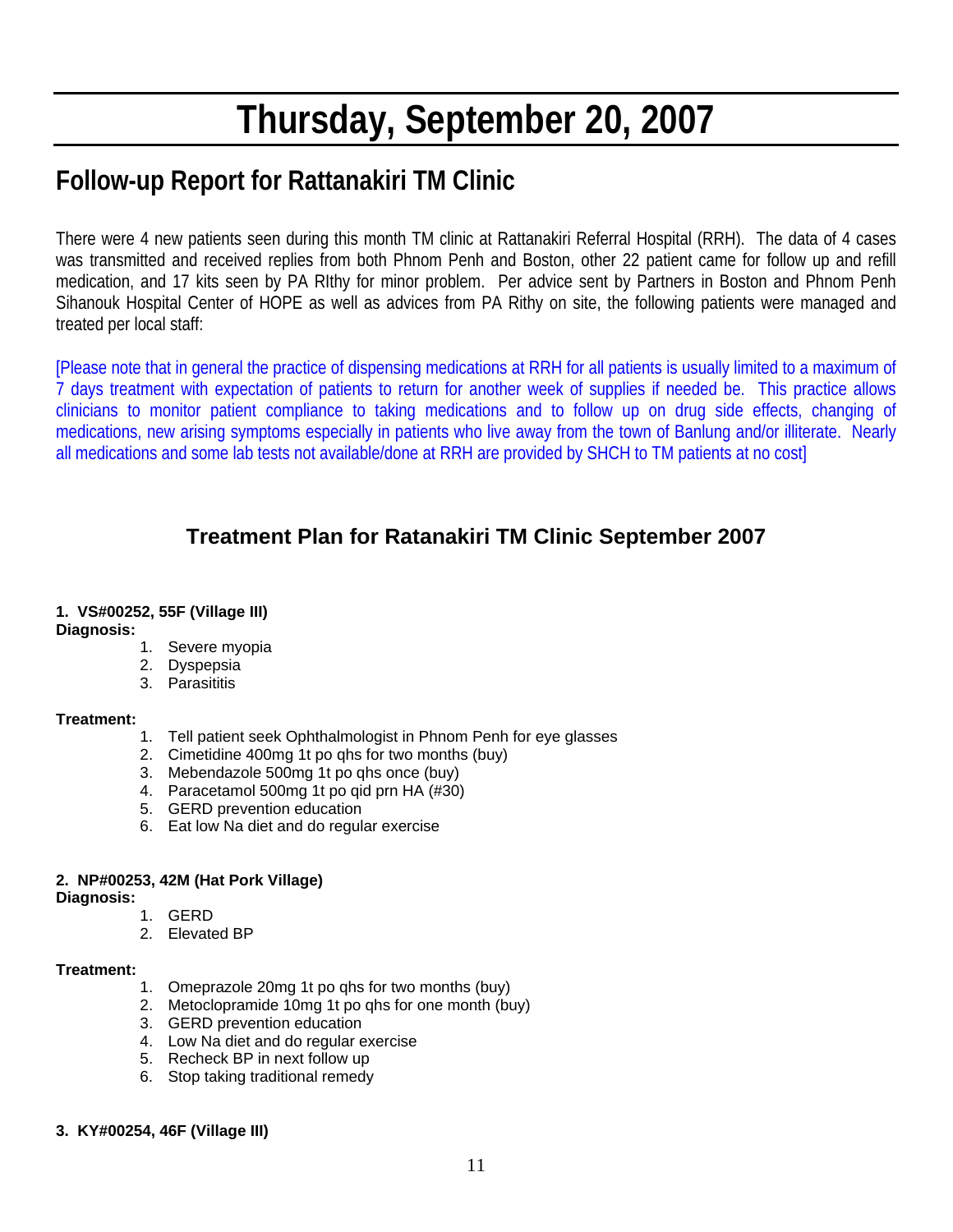#### **Diagnosis:**

1. Diffuse goiter by ultrasound

#### **Treatment:**

1. Stop thyroid medicine then recheck TSH in November

#### **4. KV#00255, 43F (Kalann Thom Village)**

#### **Diagnosis:**

1. Dyspepsia

2. Parasititis

#### **Treatment:**

- 1. Cimetidine 4000mg 1t po qhs for two months (buy)
- 2. Mebendazole 100mg 5t po qhs once (buy)
- 3. GERD prev educ

## **Patients who came for follow up and refill medication**

#### **1. MS#00246, 35F (Village VI)**

**Diagnosis:**

1. Subclinical hyperthyroidism

#### **Treatment:**

1. Draw blood for Free T4 in November 07

#### **2. SE#00247, 68M (O plong Village)**

**Diagnosis:**

- 1. DMII
- 2. HTN
- 3. Chronic wound on left lower leg

#### **Treatment:**

- 1. Glibenclamide 1t po bid for one month (#100)
- 2. Captopril 25mg 1/4t po bid for one month (#50)
- 3. ASA 300mg 1/4t po qd for one month (buy)
- 4. Cephalexin 250mg 2t po tib for 15d (#90)
- 5. Cotrimoxazole 960mg 1t po bid for 15d (buy)
- 6. Clean wound every day in the health center
- 7. Review patient on diabetic diet, low Na diet, do regular exercise and foot care

#### **3. UC#00249, 21M (Village IV)**

**Diagnosis:**

1. Diffuse goiter (Euthyroid)

#### **Treatment:**

- 1. Follow up prn
- **4. EN#00239, 53F (Village III)**

**Diagnosis:**

- 1. Euthyroid (Nodular Goiter)
- 2. HTN

#### **Treatment:**

1. Atenolol 50mg 1/2t po qd for one month (buy)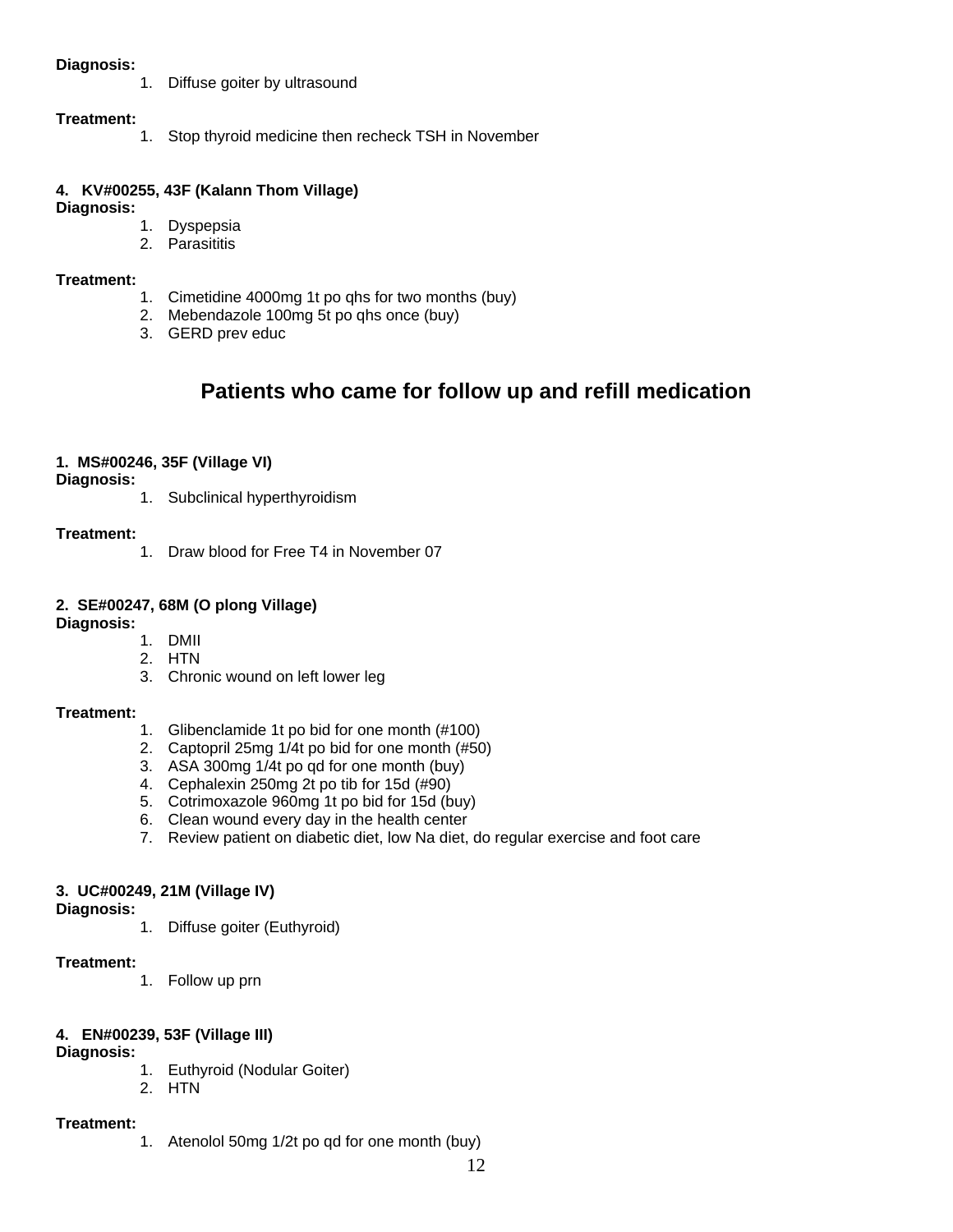- 2. Finofibrate 100mg 1t po bid for one month (buy)
- 3. Educate to eat low Na diet, do regular exercise

#### **5. TI# 00245, 65M (Village I)**

#### **Diagnosis:**

- 1. DMII
- 2. HTN

#### **Treatment:**

- 1. Gliclazide 30mg 1t po qd for one month (buy)
- 2. Metformin 500mg 1t po qd (buy)
- 3. Pravastatin 40mg 1t po qd (buy)
- 4. Pioglytazone 30mg 1t po qd (buy)
- 5. Candesartan Cilexetil 4mg 1t po qd (buy)
- 6. MTV 1/2t po qd (buy)
- 7. Review pt on diabetic and low Na diet, foot care and do regular exercise
- 8. Draw blood for Lyte, Creat, Gluc and HbA1C at SHCH in November

#### **6. PN#00229, 45F (Village VI)**

#### **Diagnosis:**

1. DMII

#### **Treatment:**

- 1. Chlorpropramide 250mg 1t po bid (buy)
- 2. Metformin 500mg 1t po qhs (buy)
- 3. ASA 81mg 1t po qd (#25)
- 4. Review pt on diabetic diet, foot care and do regular exercise
- 5. Draw blood for HbA1C and Gluc in November 07

#### **7. OH#00230, 59F (Village III)**

**Diagnosis:**

- 1. Euthyroid
- 2. HTN
- 3. GERD

#### **Treatment:**

- 1. Atenolol 50mg 1/2t po bid (buy)
- 2. Captopril 25mg 1/2t po bid (buy)
- 3. Omeprazole 20mg 1t po qhs for one month (buy)
- 4. Metochlopramide 10mg 1t po qhs for one month (buy)
- 5. GERD prev educ and low Na diet, do regular exercise

#### **8. KK#00231, 45F (Village I)**

**Diagnosis:**

1. DMII

#### **Treatment:**

- 1. Chlorpropramide 250mg 1t po bid (buy)
- 2. Metformin 500mg 1t po qhs (#100)
- 3. Captopril 25mg 1/4t po qd (25)
- 4. ASA 300mg 1/4t po qd (#25)
- 5. Review pt on diabetic diet, foot care, do regular exercise
- 6. Draw blood for Gluc and HbA1C in November

**9. SP#00238, 34F (Village I) Diagnosis:**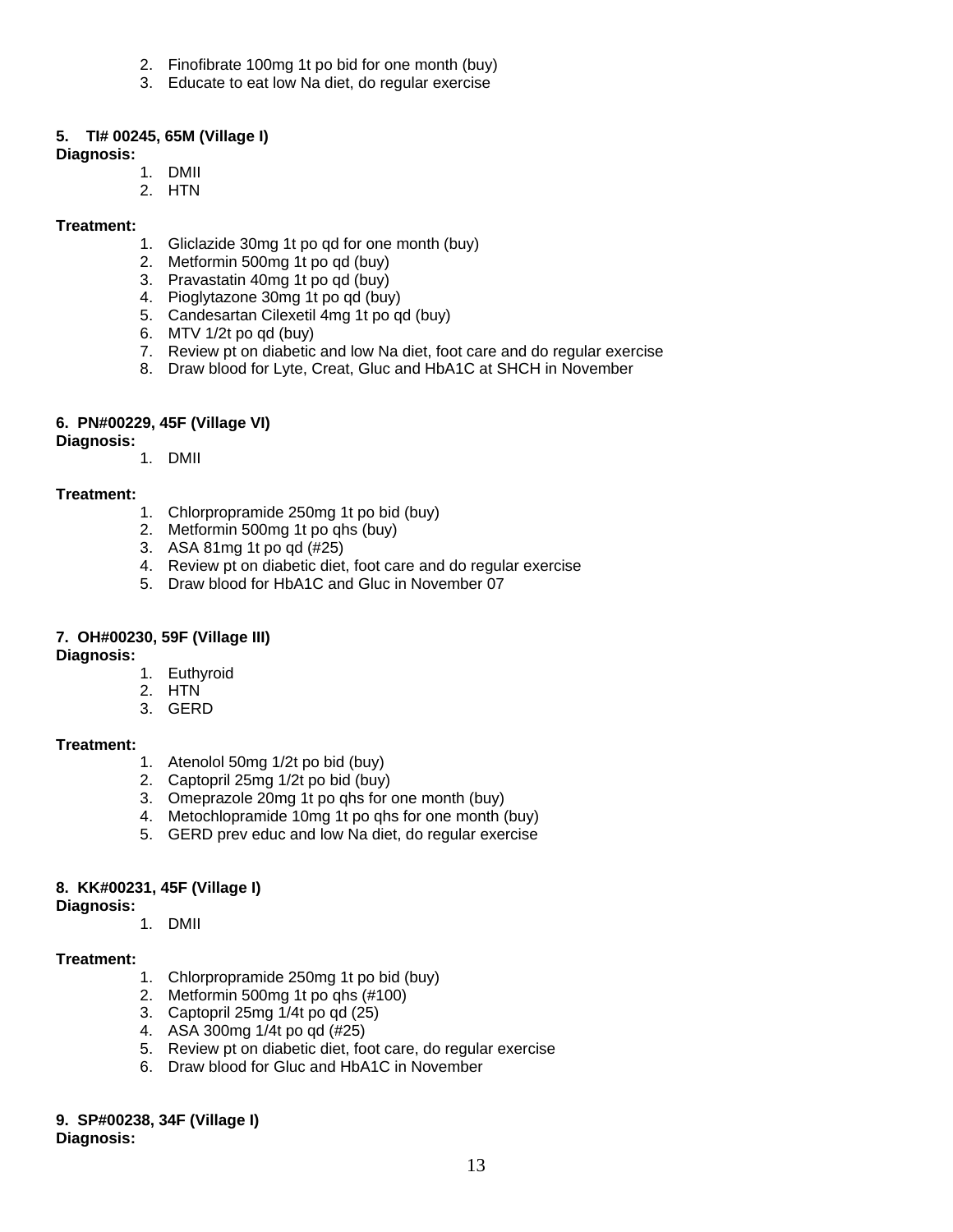1. Hyperthyroidism

#### **Treatment:**

- 1. Carbimazole 5mg 1t po tid
- 2. Propranolol 40mg 1/2t po bid
- 3. Draw blood for Free  $T_4$  at SHCH in November

## **10. OT#00155, 45F (Bor Keo)**

**Diagnosis:** 

## 1. HTN

2. DMII

#### **Treatment:**

- 1. Captopril 25mg 1/2t po bid
- 2. Metformin 500mg 2t qAM, 3t qPM
- 3. Glibenclamide 5mg 2t po bid
- 4. ASA 300mg ¼t po qd
- 5. Amitriptylin 25mg ½t po qhs
- 6. Certirizine 10mg 1t po qd

#### **11. NH#00010, 53F (Village III)**

**Diagnosis:** 

- 1. HTN
- 2. DMII
- 3. LVH
- 4. Aorta Insufficiency?
- 5. Aorta Stenosis?

#### **Treatment:**

- 1. Atenolol 50mg 1t po bid
- 2. Chlorpropramide 1t po qd
- 3. ASA 300mg 1/4t po qd
- 4. Captopril 25mg 1t po tid
- 5. HCTZ 50mg 1t po qd
- 6. Fenofibrate 100mg 1t po qd
- 7. Draw blood for Lyte, Creat, Gluc, TG and HbA1C at SHCH

#### **Lab result on September 21, 2007**

| Na            | $=139$  | $[135 - 145]$ |
|---------------|---------|---------------|
| ĸ.            | $= 3.2$ | $[3.5 - 5.0]$ |
| CI.           | $=105$  | $[95 - 110]$  |
| Creat         | $= 110$ | $[44 - 80]$   |
| Gluc          | $= 8.9$ | $[4.2 - 6.4]$ |
| TG.           | $=1.5$  | $[-1.71]$     |
| $HbA1C = 5.9$ |         | I4 - 61       |
|               |         |               |

#### **12. UP#00093, 52F (Village III)**

**Diagnosis:** 

1. Euthyroid

#### **Treatment:**

- 1. Carbimazole 5mg 1t po bid
- 2. Propranolol 40mg 1/4t po bid
- 3. Draw blood for Free  $T_4$  at SHCH in November

#### **13. PO#00148, 67F (Village III)**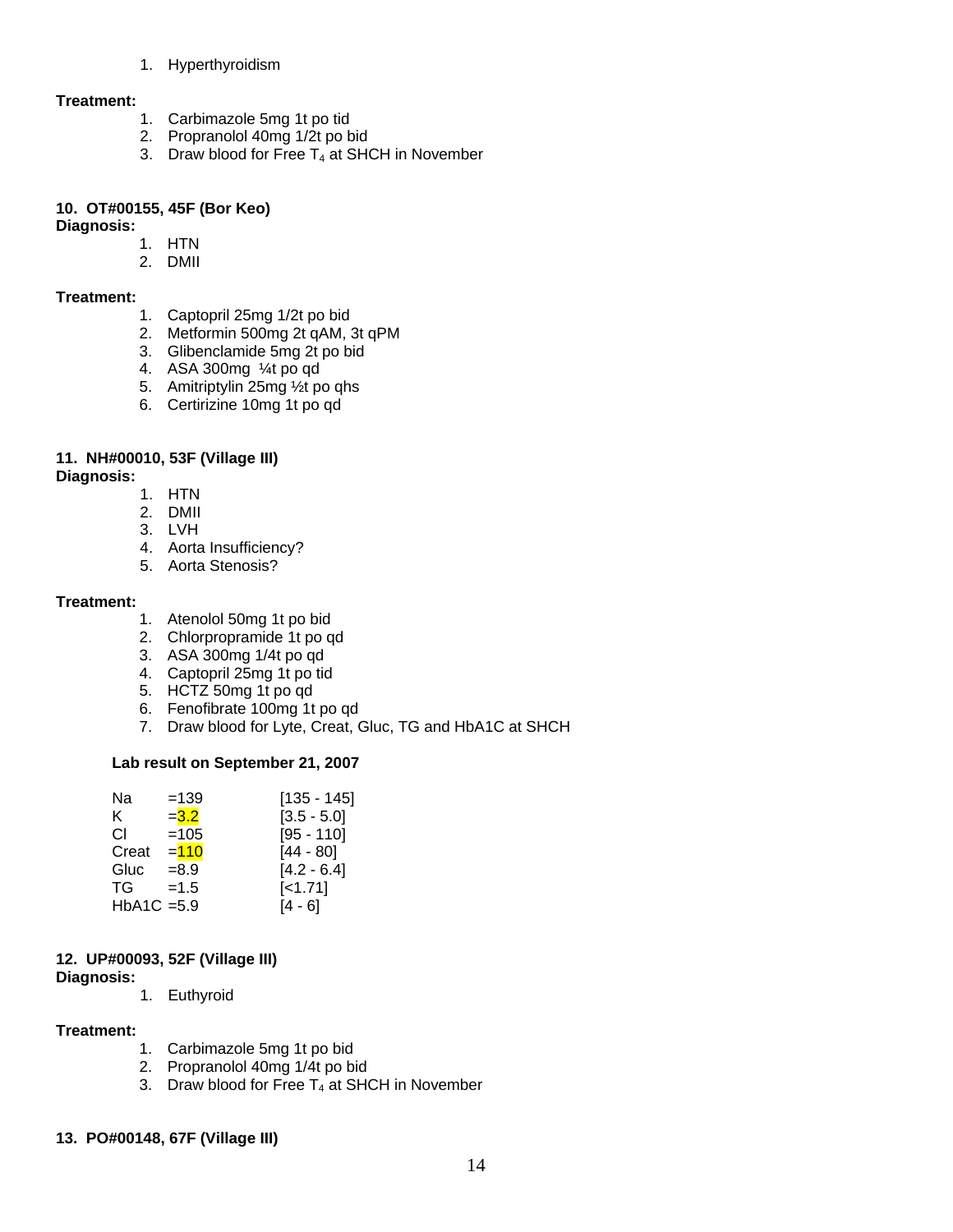#### **Diagnosis:**

- 1. HTN
- 2. DMII with PNP

#### **Treatment:**

- 1. Captopril 25mg ¼t po bid
- 2. Metformin 500mg 1t po qhs
- 3. Glibenclamide 5mg 1t po bid
- 4. ASA 300mg ¼t po qd
- 5. Amitriptylin 25mg ½t po qhs

#### **15. NS#00006, 18F (Village I)**

**Diagnosis:** 

1. Euthyroid goiter

#### **Treatment:**

- 1. Carbimazole 5mg 1t po bid
- 2. Propranolol 40mg ¼t po bid
- 3. Draw blood for Free  $T_4$  at SHCH in November

#### **16. PS#00149, 26F (Village I)**

**Diagnosis:** 

1. Euthyroid Goiter

#### **Treatment:**

- 1. Carbimazole 5mg 1t po qd
- 2. Draw blood for Free  $T_4$  at SHCH in November

#### **17. RH#00160, 67F (Village I)**

**Diagnosis:** 

- 1. HTN
- 2. DMII with PNP
- 3. OA

#### **Treatment:**

- 1. Lisinopril 20mg ¼tab po qd
- 2. Amitriptylin 25mg ½ tab po qhs
- 3. ASA 300mg ¼tab po qd

#### **18. KM#00158, 51F (Sre Ankrong Village)**

**Diagnosis:** 

1. Subclinical Hyperthyroidism

#### **Treatment:**

1. Draw blood for Free T4 in November

#### **19. YM#00189, 16F (Village III)**

**Diagnosis:** 

1. Asthma

#### **Treatment:**

- 1. Salbutamol Inhaler 2puffs bid prn (#2)
- **20. NS#00089, 17F (Village I)**